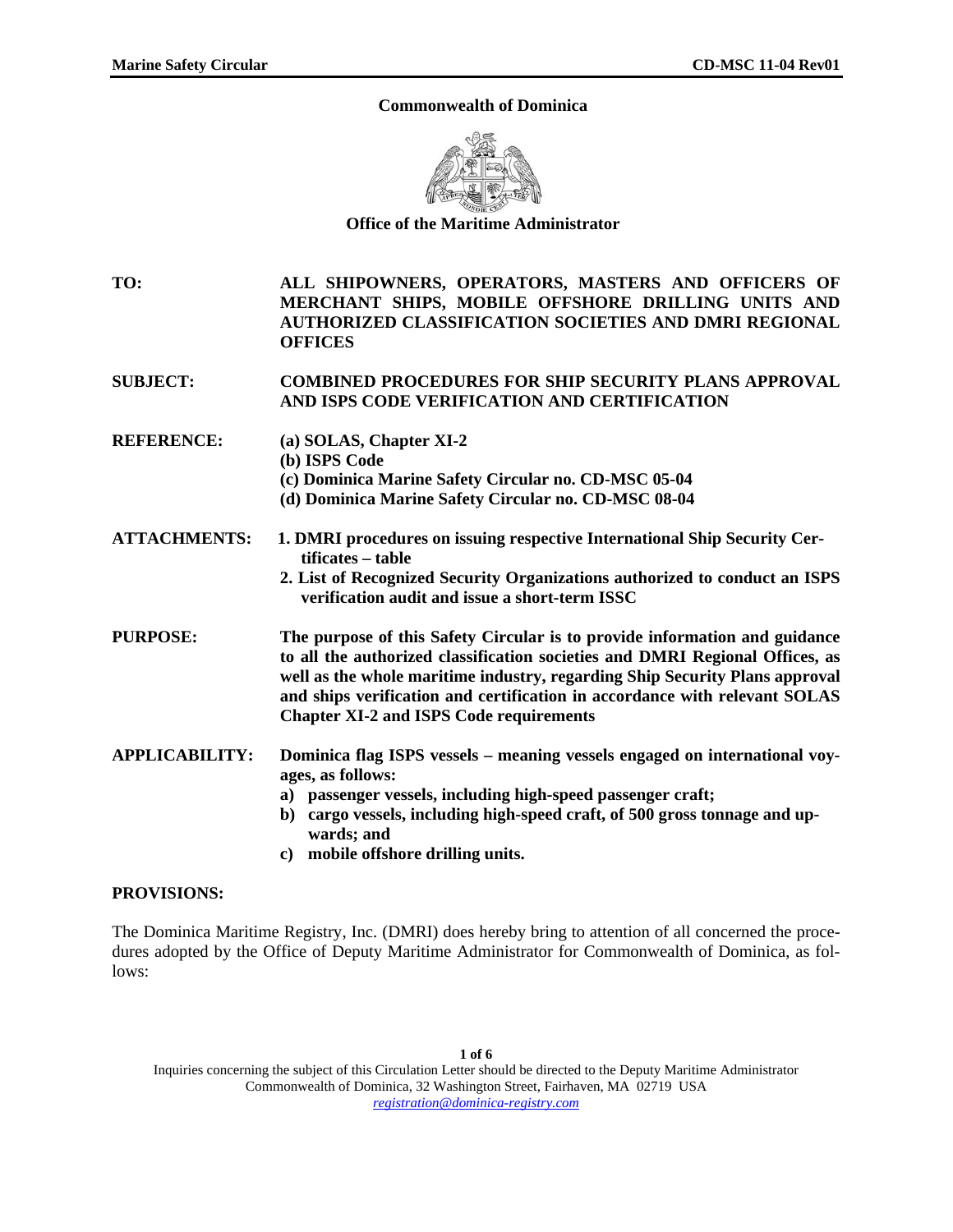# **1 SSP approval**

- **1.1** All ISPS vessels registered, or applying for registration, with Commonwealth of Dominica must have their Ship Security Plans approved by the Dominica Flag Administration.
- **1.2** Owners or representatives of vessels referred to in section 1.1 are required to send Ship Security Plans for their vessels, developed in accordance with the tool provided in Safety Circular no. CD-MSC 04-04, for approval, to the Office of Deputy Maritime Administrator Commonwealth of Dominica, 32 Washington Street, Fairhaven, MA 02719, USA.
- **1.3** For record-keeping purposes the Plans should be also sent in an electronic format to the following address: [registration@dominica-registry.com](mailto:registration@dominica-registry.com)
- **1.4** After reviewing the Plan DMRI shall issue an Approval Letter to the Company, stating that the Ship Security Plan is in compliance with relevant ISPS regulations and that the ship is to undergo a verification of its implementation onboard.

### **2 Ship verification and "short-term" certification**

- 2.1 The verification of ship's compliance with relevant security requirements should be conducted by one of the organizations on the attached list (Attachment 2).
- **2.2** Upon the satisfactory verification the respective organization shall issue International Ship Security Certificate to the ship. Such a certificate shall be valid for five months.
- **2.3** The ship should forward a copy of the received certificate, along with an application for Continuous Synopsis Record, to the Office of Deputy Maritime Administrator in Fairhaven.

### **3 "Full-term" ISSC**

- **3.1** A "full-term" International Ship Security Certificate is issued only by the DMRI Head Office.
- **3.2** Upon receipt of the copy of the certificate referred to in section 2.3 the period of validity thereof shall be extended to five years, except where sections 3.3 or 3.4 are applicable.
- **3.3** Where the Ship Security Plan had been conditionally approved, International Ship Security Certificate shall be extended for a period of one year and may then be extended, upon satisfactory verification of compliance with set conditions. The SSP corrections need to be approved and their implementation needs to be verified.
- **3.4** Where the ship is not fitted with the ship security alert system (SSAS), International Ship Security Certificate shall be extended for a period of time provided in respective SOLAS regulations for the system installation. The radio installation survey schedule for the vessel is required to establish, when she's due to have the SSAS installed. So issued Certificate may be extended, upon satisfactory verification of the system's installation, accuracy and compliance with IMO standards.

Inquiries concerning the subject of this Circulation Letter should be directed to the Deputy Maritime Administrator Commonwealth of Dominica, 32 Washington Street, Fairhaven, MA 02719 USA *registration@dominica-registry.com*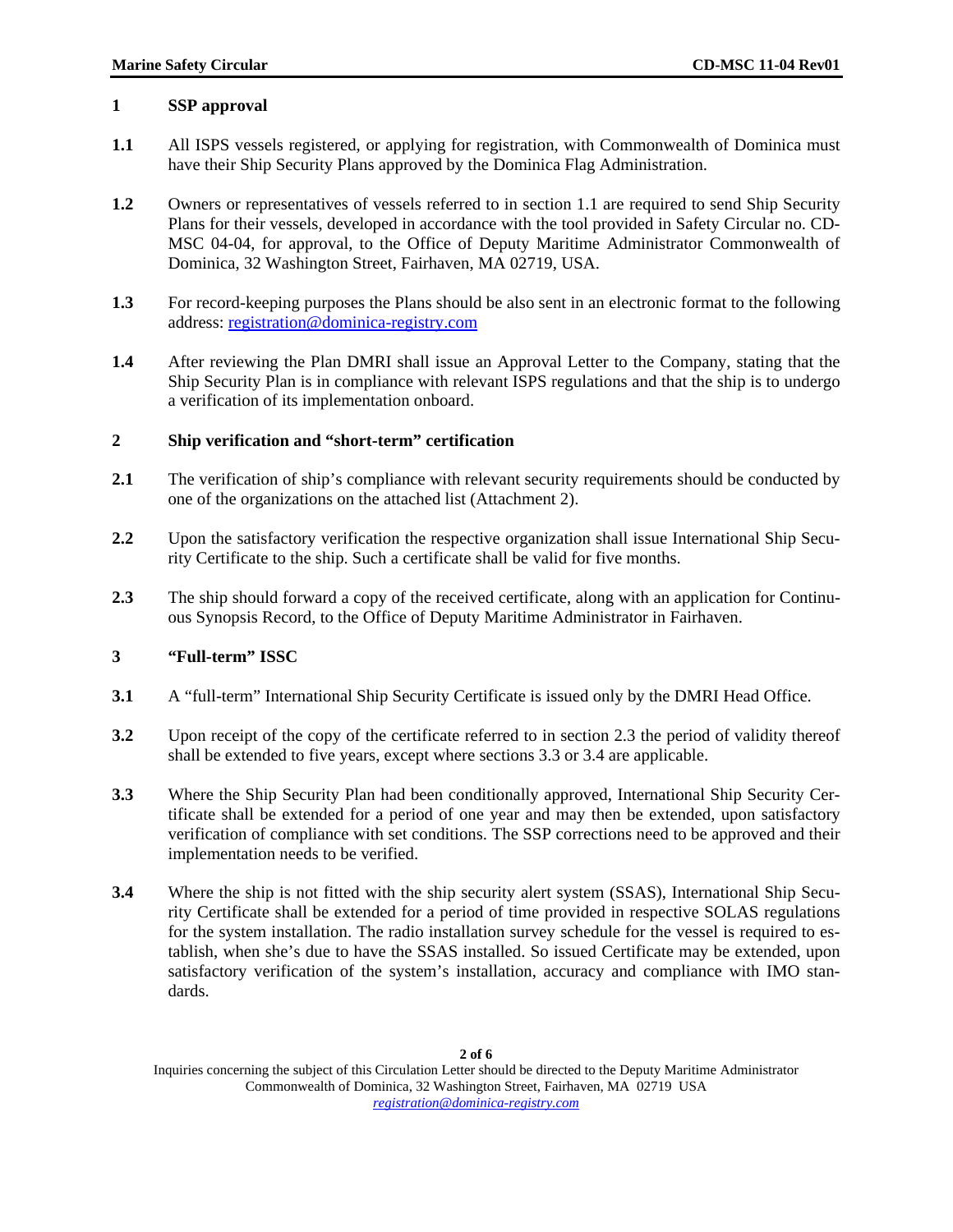# **4 Interim ISSC**

- **4.1** An Interim International Ship Security Certificate may be issued either by the Office of Deputy Maritime Administrator or the relevant DMRI Regional Office for an ISPS vessel, as follows:
	- .1 upon transfer to the flag of Commonwealth of Dominica; or
	- .2 registered with Commonwealth of Dominica, with the SSP already submitted for approval but not yet approved, as follows:
		- .1 without International Ship Security Certificate issued on behalf of Dominica;
		- .2 on delivery or prior to her entry or re-entry into service; or
		- .3 upon a Company assuming responsibility of the vessel not previously operated by that Company.
- **4.2** An Interim ISSC shall only be issued upon receipt of a Ship Security Plan for the vessel and a Company Security Officer's statement of vessel's compliance with SOLAS Chapter XI-2 and ISPS Code requirements (as attached to the CD-MSC 08-04).
- **4.3** An Interim ISSC shall be valid for 2 months, or until the "full-term" ISSC is issued, whichever comes first, and may not be extended above the period exceeding 6 months from the initial date of issue.
- **4.4** During the Interim Certificate's period of validity, the SSP is reviewed and corrected, if necessary, and an ISPS compliance verification is scheduled for the vessel with one of the Recognized Security Organizations on the attached list.
- **5 Fees**
- **5.1** The fee for review and approval of Ship Security Plan by the Office of the Deputy Maritime Administrator is USD \$1000.00. The fee is payable upfront. The receipt of payment should be sent along with the Plan. In addition, there is a USD \$500.00 fee to issue an Interim International Ship Security Certificate and subsequently an extended International Ship Security Certificate. Fees and charges by class societies for their verification surveys on behalf of the Office of the Deputy Maritime Administrator are set by the class societies.
- **5.2** The issuance of Continuous Synopsis Record for the first time is free of charge. The fee for every subsequent amendment to the document is USD \$150.00.

- end -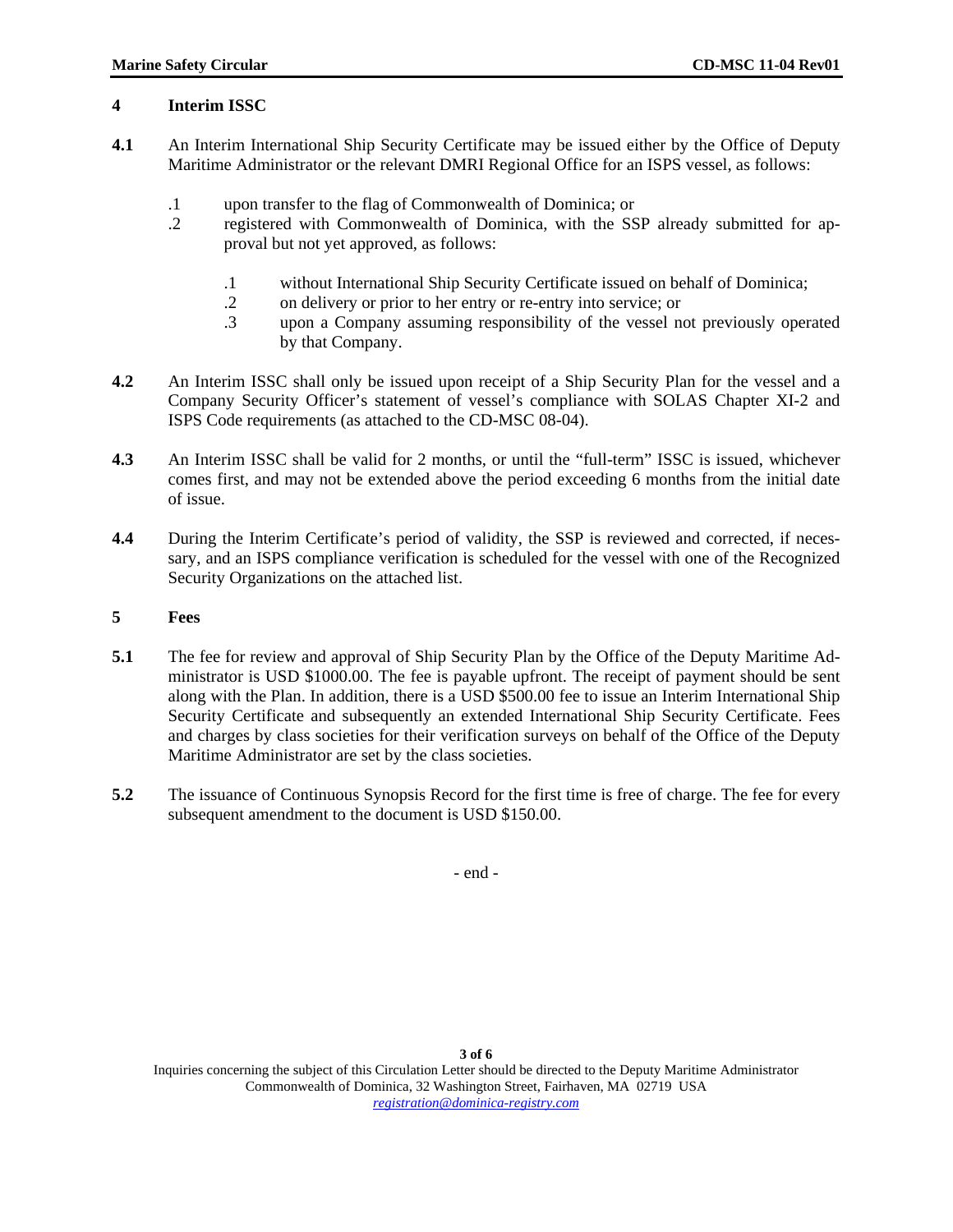#### **DMRI PROCEDURES ON ISSUING RESPECTIVE INTERNATIONAL SHIP SECURITY CERTIFICATES**

|               | <b>I.</b> Interim ISSC                                                                                                                                                                                                                                                                                                                                                                                                                                                                                                                                                                                                                                                                                                            | <b>II. 5 month ISSC</b>                                                                                                                                                                                                                                                                                                                                                                                                                                                                                                                                            | <b>III.</b> "full-term" ISSC                                                                                                                                                                                                                                                                                                                                                                                                                                                                                                                                                                                                                                                                                                                                                                                                                                                                                                                                                                                                                                                                                                                                                                                |
|---------------|-----------------------------------------------------------------------------------------------------------------------------------------------------------------------------------------------------------------------------------------------------------------------------------------------------------------------------------------------------------------------------------------------------------------------------------------------------------------------------------------------------------------------------------------------------------------------------------------------------------------------------------------------------------------------------------------------------------------------------------|--------------------------------------------------------------------------------------------------------------------------------------------------------------------------------------------------------------------------------------------------------------------------------------------------------------------------------------------------------------------------------------------------------------------------------------------------------------------------------------------------------------------------------------------------------------------|-------------------------------------------------------------------------------------------------------------------------------------------------------------------------------------------------------------------------------------------------------------------------------------------------------------------------------------------------------------------------------------------------------------------------------------------------------------------------------------------------------------------------------------------------------------------------------------------------------------------------------------------------------------------------------------------------------------------------------------------------------------------------------------------------------------------------------------------------------------------------------------------------------------------------------------------------------------------------------------------------------------------------------------------------------------------------------------------------------------------------------------------------------------------------------------------------------------|
| APPLICABILITY | ISPS vessels, as follows:<br>upon transfer to the flag of Commonwealth of Domin-<br>1.<br>ica: or<br>2.<br>registered with Commonwealth of Dominica (SSP<br>submitted but not yet approved):<br>a)<br>issued on behalf of Dominica;<br>on delivery or prior to their entry or re-entry into<br>b)<br>service; or<br>upon a Company assuming responsibility of the<br>$\mathbf{c}$<br>vessel not previously operated by that Company.                                                                                                                                                                                                                                                                                              | ISPS vessels with SSPs approved by DMRI, requesting an<br>without International Ship Security Certificates ISSC from a Recognized Security Organization (class soci-<br>ety or DMRI regional office, as listed)                                                                                                                                                                                                                                                                                                                                                    | ISPS vessels with SSPs approved by DMRI and:<br>with satisfactorily completed verification audits by an<br>1.<br>RSO: and<br>$\overline{2}$ .<br>wishing to have their:<br>Interim ISSCs replaced by a full-term; or<br>a)<br>5 month ISSCs extended<br>b)                                                                                                                                                                                                                                                                                                                                                                                                                                                                                                                                                                                                                                                                                                                                                                                                                                                                                                                                                  |
| PROCEDURES    | the vessel needs to submit an SSP and a CSO State-<br>1.<br>ment of Ship's Compliance (as attached to the CD-<br>MSC 08-04) to the DMRI Head Office in Fairhaven,<br>MA<br>2.<br>upon receipt of the abovementioned documents, an<br>Interim ISSC is issued either by the DMRI Head Of-<br>fice or the relevant DMRI Regional Office<br>the Interim ISSC is issued for the period of 2 months<br>3.<br>(or until the full-term ISSC is issued - whichever<br>comes first) and cannot be extended over a period of 6<br>months<br>4.<br>during the validity period of Interim ISSC, the SSP is<br>reviewed and corrected, if necessary, and an ISPS<br>compliance verification is scheduled for the vessel<br>with one of the RSOs | upon receipt of the Approval Letter from DMRI, the<br>vessel should request a verification audit from one of<br>the RSOs<br>upon satisfactory completion of the audit the RSO<br>issues a "final" ISSC for the vessel, the certificate is 3.<br>valid for 5 months<br>3.<br>a vessel holding an Interim ISSC may request a full-<br>term certificate to be issued by DMRI (provided there<br>is enough time to do that before the Interim ISSC ex-<br>pires) – in that case the audit report and a Statement of<br>Compliance by the RSO must be submitted to DMRI | a full-term ISSC is issued only by the DMRI Head<br>Office<br>a vessel needs to provide a copy of the audit report<br>2.<br>and the currently held ISSC<br>for vessels with conditionally approved SSPs, the<br>ISSC is issued for a period of one year and may be<br>then extended, upon satisfactory verification of com-<br>pliance with set conditions (the SSP corrections need<br>to be approved and their implementation needs to be<br>verified – the audit report is required)<br>for vessels without ship security alert system (SSAS)<br>4.<br>installed, the ISSC is issued for a period of time pro-<br>vided in respective SOLAS regulations for the system<br>installation (we need the radio installation survey<br>schedule for the vessel to establish when she's due to<br>have the SSAS installed) and may then be extended,<br>upon satisfactory verification of the system's installa-<br>tion, accuracy and compliance with IMO standards (an<br>audit report is required)<br>for fully approved vessels with SSAS installed and<br>5.<br>verified by the time of issuance of the ISSC, the cer-<br>tificate is issued for a period of 5 years (we need to<br>have the audit report) |
| <b>FEES</b>   | The fee for review and approval of Ship Security Plan by the Office of the Deputy Maritime Administrator is USD \$1000.00. The fee is payable upfront. The receipt of payment<br>1.<br>should be sent along with the Plan.<br>2.<br>In addition, there is a USD \$500.00 fee to issue an Interim International Ship Security Certificate and subsequently an extended International Ship Security Certificate.<br>3.<br>Fees and charges by class societies for their verification surveys on behalf of the Office of the Deputy Maritime Administrator are set by the class societies.                                                                                                                                           |                                                                                                                                                                                                                                                                                                                                                                                                                                                                                                                                                                    |                                                                                                                                                                                                                                                                                                                                                                                                                                                                                                                                                                                                                                                                                                                                                                                                                                                                                                                                                                                                                                                                                                                                                                                                             |
|               | <b>DMRI</b> Head Office only                                                                                                                                                                                                                                                                                                                                                                                                                                                                                                                                                                                                                                                                                                      | <b>DMRI Head or Regional Offices</b>                                                                                                                                                                                                                                                                                                                                                                                                                                                                                                                               | <b>DMRI Offices or Class Society</b>                                                                                                                                                                                                                                                                                                                                                                                                                                                                                                                                                                                                                                                                                                                                                                                                                                                                                                                                                                                                                                                                                                                                                                        |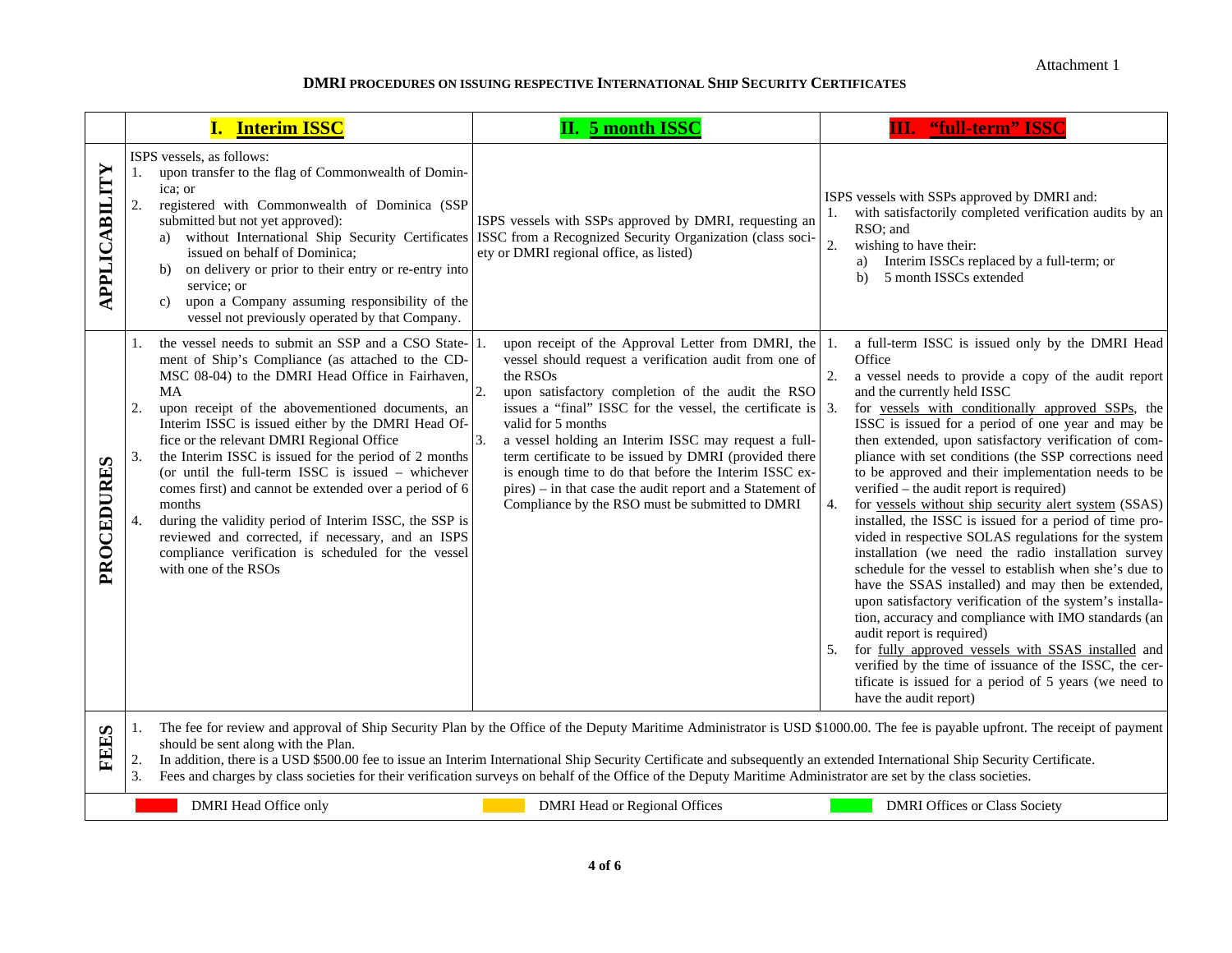# **List of organizations authorized and capable of conducting an initial verification and issuing International Ship Security Certificate as per ISPS Code**

### **1. Class Societies**

# **American Bureau of Shipping**

ABS Plaza 16855 Northchase Drive Houston, TX 77060 USA Tel.: 1 281 877 6010 Fax: 1 281 877 6011 e-mail: [GShark@eagle.org](mailto:GShark@eagle.org)

#### **Cyprus Bureau of Shipping**

Corner Sp. Araouzou & Koumantaris St. Tonia Court Two, 2<sup>nd</sup> Floor P.O. Box 50214 Limassol CY-3602, Cyprus Tel.: +357 25 343 321 Fax: +357 25 356 432 e-mail: [cbs@cbs.com.cy](mailto:cbs@cbs.com.cy)

#### **Det Norske Veritas**

Veritasveien 1 13 22 Høvik Oslo, Norway Tel.: +47 67 57 9900 Fax: +47 67 57 9911 e-mail: [DNV.Corporate@dnv.com](mailto:DNV.Corporate@dnv.com)

#### **Korean Register of Shipping**

54 Sinseongro, 23-7 Jang-dong Yuseong-gu Daejeon Republic of Korea Tel.: +82 42 869 9330 Fax: +82 42 862 6015 e-mail: [yskwon@krs.co.kr](mailto:yskwon@krs.co.kr)

#### **Nippon Kaiji Kyokai**

4-7 Kioi-cho, Chiyoda-ku Tokyo 102-8567, Japan Tel.: +81 3 5226 2038 Fax: +81 3 5226 2039 e-mail: [xad@classnk.or.jp](mailto:xad@classnk.or.jp)

#### **Russian Maritime Register of Shipping**

8, Dvortsovaya Nab. 191186, St. Petersburg, Russia Tel.: +7 812 314 07 43 Fax: +7 812 314 10 87 e-mail: [pobox@rs-head.spb.ru](mailto:pobox@rs-head.spb.ru)

#### **Bureau Veritas**

17 bis, Place des Relets La Defense 2 92400 Courbevoie, France Tel.: +33 1 42 91 52 89 Fax: +33 1 42 91 52 94 e-mail: [jean-francois.fauduet@bureauveritas.com](mailto:jean-francois.fauduet@bureauveritas.com)

#### **Indian Register of Shipping**

I.N. Bose 52 A, Adi Shankaracharya Marg Opp. Powai Lake Powai, Mumbai 400 072, India Tel.: +91 22 570 3627 Fax: +91 22 570 3611 e-mail: [irsho@bom3.vsnl.net.in](mailto:irsho@bom3.vsnl.net.in)

#### **Germanischer Lloyd**

Vorsetzen 35 20 459 Hamburg, Germany Tel.: +49 40 361 490 Fax: +49 40 361 49 200 e-mail: [headoffice@germanlloyd.org](mailto:headoffice@germanlloyd.org)

#### **Lloyd's Register**

71 Fenchurch St., London EC3M 4BS, UK Tel.: +44 20 7209 9166 Fax: +44 20 7488 4796 e-mail: [lloydsreg@lr.org](mailto:lloydsreg@lr.org)

#### **Polski Rejestr Statkow**

Al. Gen. Jozefa Hallera 126 80-416 Gdansk, Poland Tel.: 48 58 346 1700 Fax: +48 58 346 0392 e-mail: [mailbox@prs.pl](mailto:mailbox@prs.pl)

Inquiries concerning the subject of this Circulation Letter should be directed to the Deputy Maritime Administrator Commonwealth of Dominica, 32 Washington Street, Fairhaven, MA 02719 USA *registration@dominica-registry.com*

### **5 of 6**